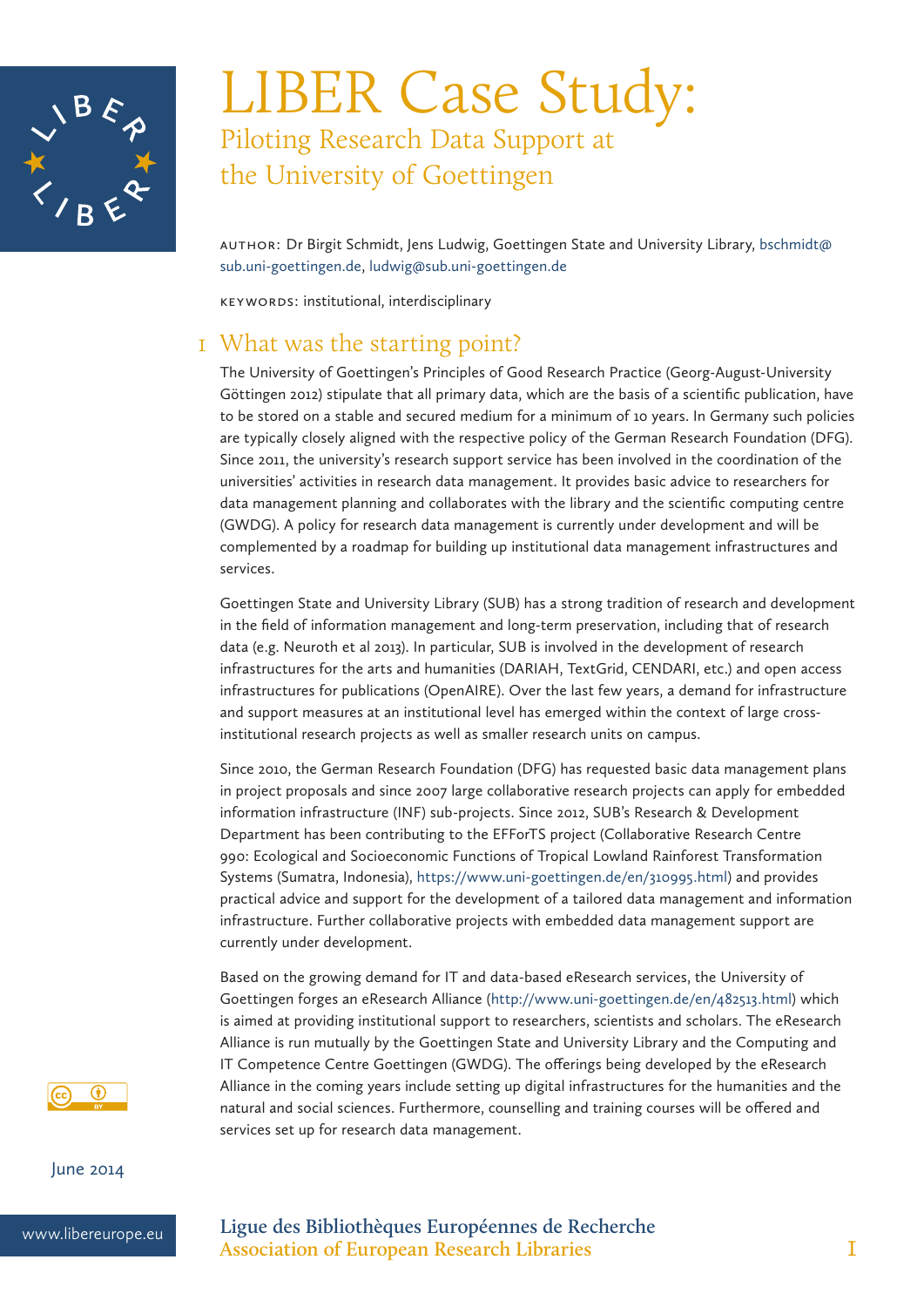

### 2 What kind of research data is targeted?

The infrastructure of EFForTS is dedicated to serve an interdisciplinary team involving researchers from forestry, agriculture, biology, geosciences, socio-economic sciences, anthropology and information science. The data are collected by groups of researchers during their research visits to Sumatra, Indonesia. In addition, data are collected by three universities in Indonesia which collaborate with Goettingen University in the EFForTS project. The collected data cover all technical and methodological kinds of data and include, for example, household surveys and case studies, plant, animal and soil samples, sound recordings of birds, geographical information, etc. The data are further analysed and processed to determine, e.g. the effects of land use on soil-cycling rates, etc.

Data creators must deliver research data and metadata in an appropriate form according to common standards and good academic practices. In particular, all data will be available according to the Recommendations for Secure Storage and Availability of Primary Research Data (DFG 2009). With regard to quality control, these recommendations stipulate that disciplinary criteria and processes shall apply.

### 3 What is the organisational framework? **Roles and responsibilities**

The INF sub-project is led by the Department of Ecoinformatics, Biometrics and Forest Growth, in close collaboration with SUB's Research and Development Department. The technical infrastructure combines CRC infrastructure (e.g. a platform for project-internal data exchange and for documenting events on research plots), university infrastructure (e.g. long-term storage infrastructure, persistent identifier infrastructure) and external components (e.g. external data repositories). Support services include the provision of templates for research data and documentation as well as support with the creation of individual data management plans.

#### **Policies**

#### *Project Level*

To secure a common understanding of the sharing and collaborative use of the research data across sub-projects and across institutions, the EFForTS project has agreed on a Data Exchange Agreement. All partners of the EFForTS project agree that the research data collected and compiled are fundamental to the success of the project and other projects working towards sustainable development. In order to achieve a better understanding of the interdisciplinary research topics, the sharing and collaborative use of the data is considered crucial. Some datasets relevant to many sub-projects are created centrally. The agreement clarifies the terms of data delivery, access and use as well as restrictions and conditions. For example, researchers are obliged to provide metadata to the project's information system before the beginning of data collection, and the research data must be deposited as soon as possible, at the latest one year after the field sample has been taken or the laboratory analysis has been completed. All metadata will be publicly available and released under a Creative Commons CC0 licence. Each member of the project should have access to all research data via the data creator. At the latest, research data will be automatically available internally two years after collection of the research data, and publicly available five years after collection of the research data. Researchers are encouraged to make their data internally/publicly available earlier than these periods. Exceptions are of course possible, e.g. for datasets with sensitive information.

#### *Institutional Level*

Goettingen University's institutional data management policy (currently under development) defines the responsibilities of the researcher, typically the principal investigator. It requests the development

www.libereurope.eu **Ligue des Bibliothèques Européennes de Recherche Association of European Research Libraries** 2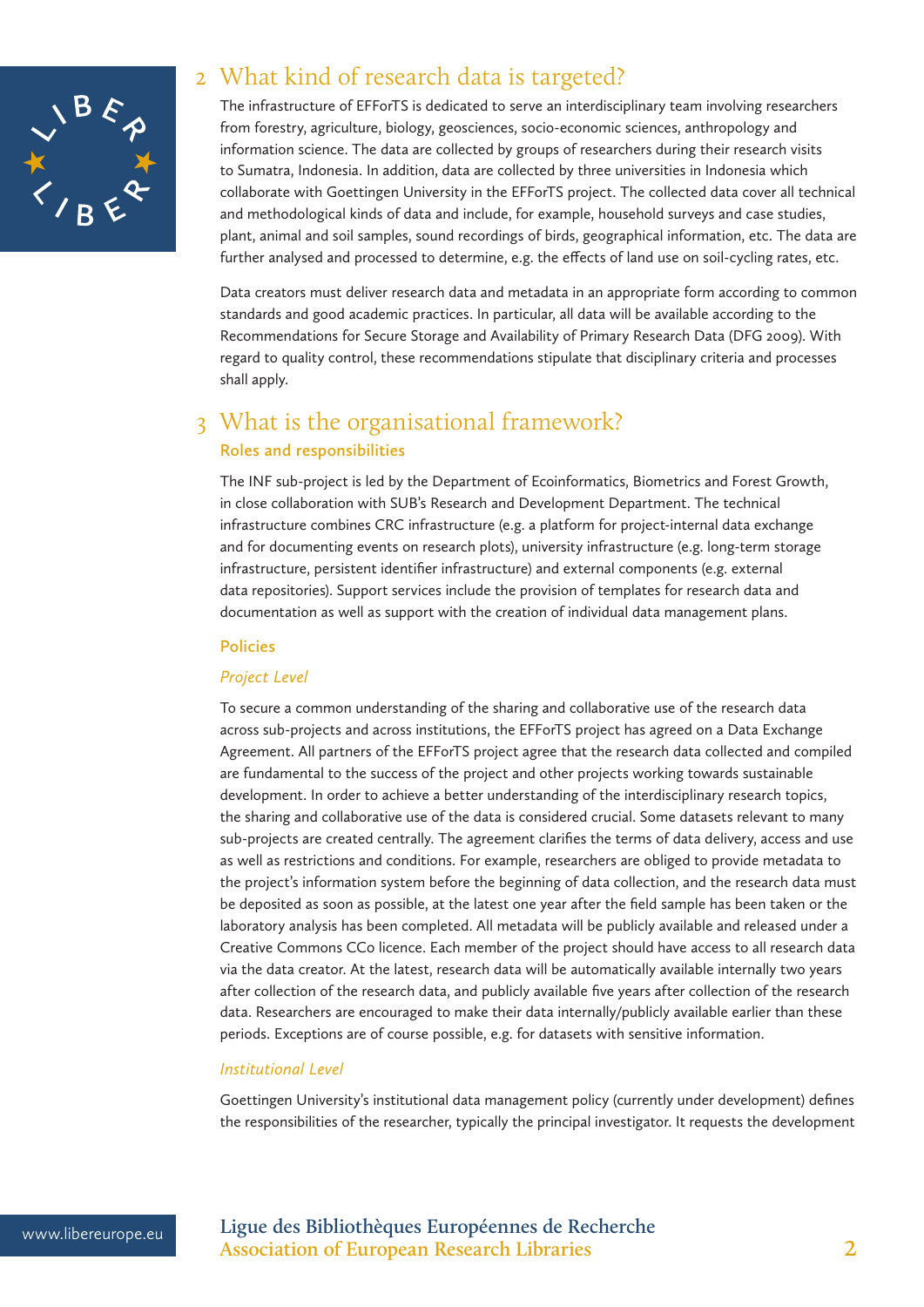

of individual data management plans and advises on the handling of intellectual property rights and other legal constraints. The policy also outlines infrastructure and support services that will be provided by the university. Goettingen University encourages its researchers to make their research data openly accessible.

## 4 What kind of support services are provided to researchers?

As described above, the INF sub-project is embedded in the Collaborative Research Project and works closely with representatives of every research team. Three data managers supported by technical and management staff provide practical advice, collect information about researchers' needs, and translate this into requirements and solutions provided by the information system.

Basic training has been provided to researchers covering the basics of research data management, such as backup and storage, metadata and documentation, formats and quality control, names, identifier and versions, as well as ethics, rights and licences. These training sessions have been instrumental in raising awareness.

Basic research data training courses for graduate students at Goettingen University are also in preparation.

### 5 What kind of infrastructure is provided?

The EFForTS project uses BExIS (http://fusion.cs.uni-jena.de/bexis) as a system to support data sharing and reuse. Publication and archiving workflows will include technical quality assurance, submission to preservation facilities, registration in international catalogues, etc. Access restrictions depend on the data exchange agreement as described above and are facilitated through the information system's technical setting.

The scientific computing centre of the university provides archival storage and generic computing resources.

## 6 What have you learned so far? What's next?

A typical challenge for institutions providing embedded research data management services is the imbalance of supply and demand for these services. Institutions usually do not have the capacity to initiate the foundations of the infrastructure tasks before the project starts even though basic services are often required early on in the project. It takes time to develop tools such as standardscompliant data creation, whereas researchers usually cannot delay the creation of data. And not all requirements can be defined or identified before the actual project starts.

Another challenge is to motivate researchers into actually providing data. Policies are only of limited use for this even if researchers willingly accept them. This depends much more on the acceptance of data managers within the project context. One small, incentivising example in the EFForTS project involves conferring symbolic awards like "data sharer of the month".

#### **Further information**

Website: University of Goettingen, Data Management and Archiving, http://www.uni-goettingen. de/en/221506.htm; Goettingen State and University Library, Research and Development Department, http://www.rdd.sub.uni-goettingen.de/www/pages/rdd\_public/index. php?switch\_language=en

Contact: Jens Ludwig, Goettingen State and University Library, ludwig@sub.uni-goettingen.de

www.libereurope.eu **Ligue des Bibliothèques Européennes de Recherche** Association of European Research Libraries 3